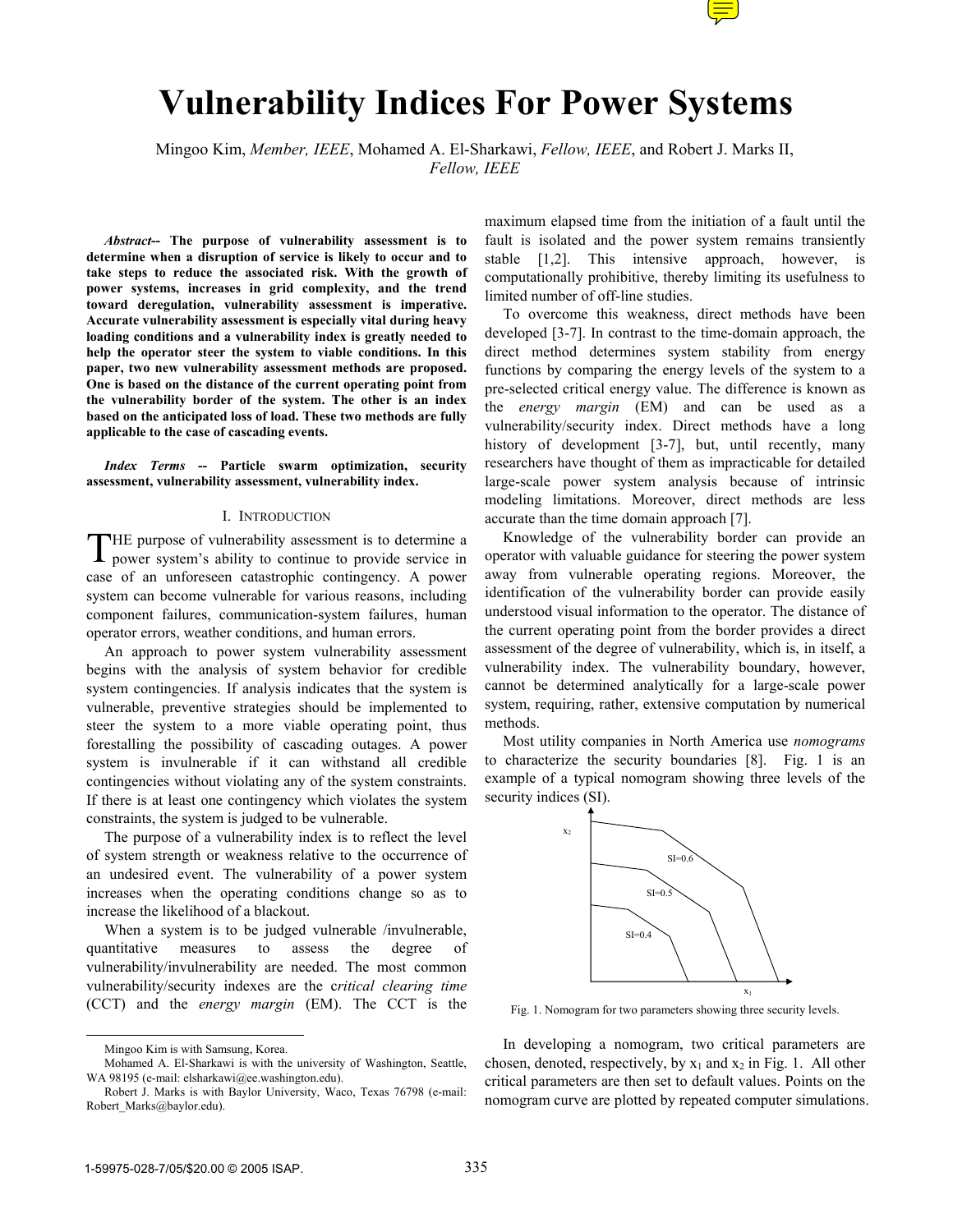Because this process requires intensive computer simulation, usually only a few points on the boundary, *corner point*, are calculated. The remaining segments of the curves are obtained using linear interpolations. This approximation can result in significant inaccuracies due to the limited number of critical parameters [8].

In order to overcome these drawbacks, security-border identification algorithm using *neural network* (NN) inversion was proposed [9,10]. The NN was trained to predict the security ranking, and the security border could be effectively identified by NN inversion. Due to the quick response of the NN as a power-system emulator, the process of border identification can be done quickly. Moreover, there is no limitation on the number of critical parameters for the simulations. In [11], an enhanced *particle swarm optimization* (PSO) search algorithm was applied to NN inversion to identify the vulnerability border faster than previously possible. More importantly, the border can be dynamically updated to reflect changes in power-system topology.

In this paper, two new vulnerability indices are proposed. The first is based on the distance from the vulnerability border, and the other is based on the anticipated loss of load.

# II. VULNERABILITY INDEX BASED ON DISTANCE FROM BORDER

The proposed *vulnerability index* (VI) in this section is based on the distance of a given operating point from the border of vulnerability. The method allows straightforward visualization. Simultaneous display of the current operating state and the closest vulnerability border point enables the operator to see important information at a glance.



Fig. 2. Vulnerability border.

Consider the schematic representation of the operating space of the power system in Fig. 2. If a given operating point lies inside the border, the operating state of the system is said to be invulnerable and the distance from the closest point of the border would be the margin of safety. On the other hand, if an operating point lies outside the border, the operating state is said to be vulnerable and the shortest distance to the border is the degree of vulnerability. By this approach, the

vulnerability index computed on the output space (CCT, energy margin, etc.) can explicitly reflect the information on the input space (voltages, currents, powers, etc.).

The proposed algorithm starts by training the neural network off-line to predict the vulnerability status of a power system with the 24-hours load profiles. The NN module provides a VI in the output space. This process can be modeled by mapping  $VI = f_{NN}(\vec{x})$ , where  $\vec{x}$  comprises the power system features chosen to represent the operating state, *VI* is the vulnerability index, and  $f_{NN}$  () is the neural network model. The output of the neural network module is the vulnerability index or any other possible index such as the Critical Clearing Time (CCT) or the Energy Margin (EM). The desired VI of the border is set by the operator. The PSO algorithm [11] seeks to find the closest border point by minimizing an objective function *F*, of the following form:

$$
F = \left| f_{NN}(\vec{x}) - VI_{desired} \right| + w \times \left\| \vec{x} - \vec{x}_{Operating} \right\|,
$$

where

 $f_{NN}$  is the neural network function,

 $\vec{x}$  is the current position of a given particle,

 $\vec{x}_{Operating}$  is the position of the operating point,

is the Euclidean distance between  $\vec{x}$  and  $\vec{x}_{Operating}$ *w* is a weighting factor.

The function of the PSO is to find the border points as well as the minimum distance from the operating point [11].

# *A. Particle Swarm Optimization(PSO)*

The PSO algorithm is one of the evolutionary techniques developed by Eberhart and Kennedy [12, 13]. PSO is a powerful multi-agent search technique modeled on movement of bird flocks in flight. Each individual (agent or bird) is dubbed a "particle" and represents a potential solution. Each particle adjusts its path according to its own experience and that of its companions. Through cooperation and competition among potential solutions, this technique can often find optima relatively quickly in complex optimization problems.

The basic PSO concept consists of changing the velocity and the position of each particle incrementally along a time axis. Its movement is expressed by Equations (1) and (2):

$$
\vec{v}(k+1) = w \times \vec{v}(k) + c_1 \times rand(\mathcal{X}_{\text{SelfBess}}(k) - \vec{x}(k)) \n+ c_2 \times rand(\mathcal{X}_{\text{GroupBess}}(k) - \vec{x}(k))
$$
\n(1)

$$
+c_2 \times rand(\times(\vec{x}_{GroupBest}(k) - \vec{x}(k)) \tag{1}
$$

$$
\vec{x}(k+1) = \vec{x}(k) + \vec{v}(k)
$$
\n(2)

 $\vec{x}$  is the solution vector of a single particle and  $\vec{v}$  is the velocity. Equation (1) is used to calculate the new velocity of each particle and Equation (2) is used to ascertain its position. The acceleration constants  $c_1$  and  $c_2$  represent the weighting of the stochastic acceleration term. Experiences with PSO have shown that, for most applications, these design parameters work best when both are set to 2.0 [12, 13].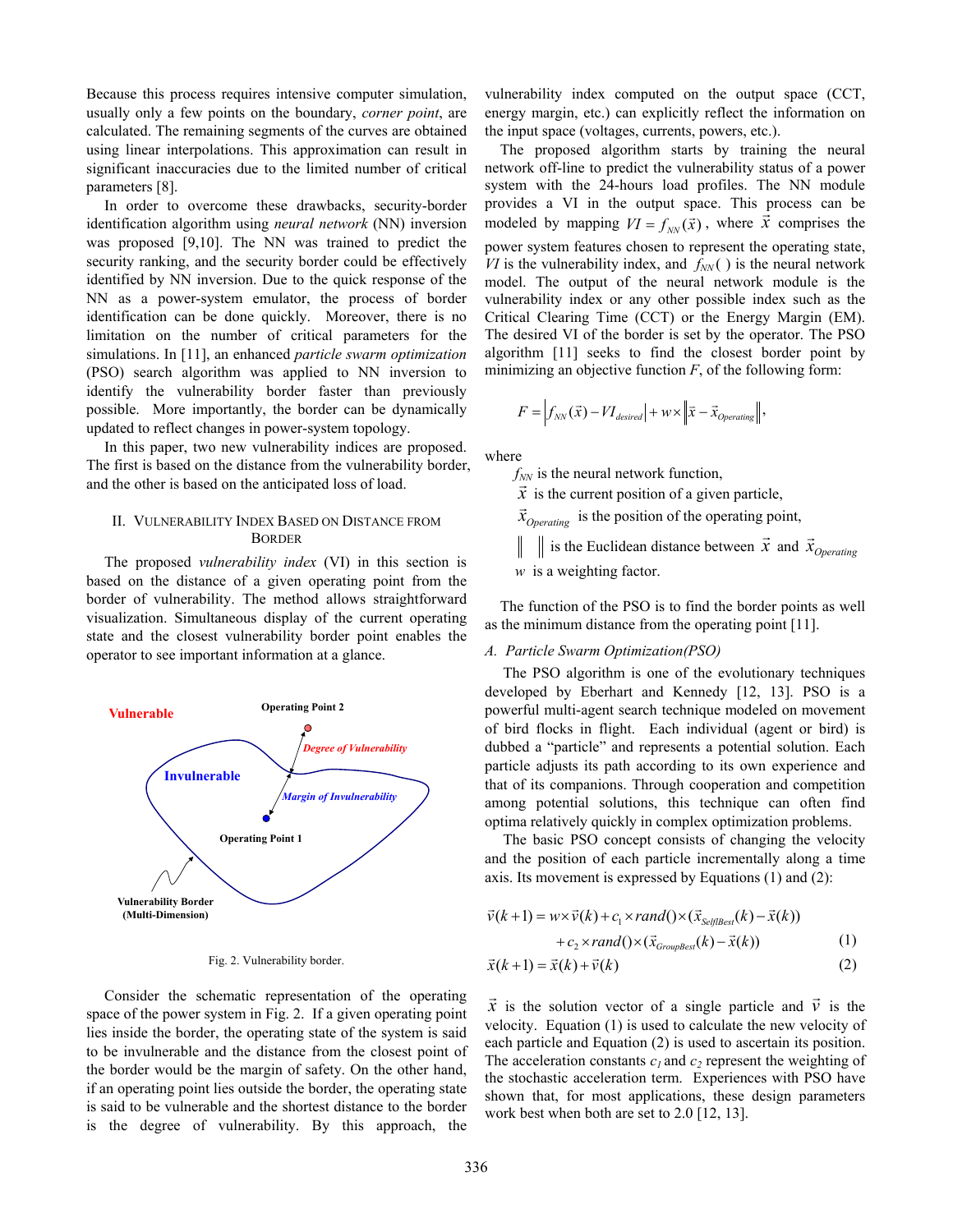In Equation (1), *rand( )* represents a uniform random number between *0* and *1*. The two random numbers in Equation (1) are independently generated.

*GroupBest* is the best point found among all the particles in the group, which is tantamount to best experience of the particles as a group. *SelfBest* is the best point observed by the current particle, representing its own best experience.

## *B. Case Study*

The proposed method is tested using the WSCC (Western Systems Coordinating Council) 179-bus system. The WSCC 179-bus test system has 29 generators, 203 transmission lines, and 179 buses. This system is an equivalent representation of the interconnections in the western United States.

The data set for a cascading event was generated. One of the three parallel 500kV transmission lines between John Day and Grizzly substations was used as a trigger for the events. Fig. 3 shows a zoomed section of the system where the events occurred.

The first event was assumed to be a three-phase fault at one of the triple lines between bus #82 and bus #76. After 10 ms, one of the parallel lines between bus #76 and bus #78 was opened, simulating a second event. Finally, one of the parallel lines between bus #78 and bus #80 was opened 10 ms after the second event. For each of these events, the CCT was used as a vulnerability index. Any other measure for vulnerability could be used. In order to vary the operating conditions, all generator outputs and loads were randomly changed between 70%- 140 %.



Fig. 3. One-line diagram of the studied section.

A total of 1000 possible operating points were used. Figs. 4, 5, and 6 present the histogram of the error in the CCT after each event. The CCT error is the difference between the CCT of the border point as computed by the model, and that of the point subsequently found by the PSO. This can be taken as a measure of the accuracy of the PSO algorithm in finding border points. As seen in these figures, the PSO is very effective in finding the border points.



Fig. 4. Distribution of CCT error after the first event.



Fig. 5. Distribution of CCT error after the second event.



Fig. 6. Distribution of CCT error after the third event.

#### *C. Visualization of System Vulnerability*

A visualization tool can be developed to provide the operator with an illustration of system vulnerability. To have an effective illustration, the visualization is developed for the input space, where the variables are explicit (voltages, powers, etc.). The VI, in this case, is the Euclidean distance between the current operating point and the nearest border point as described by the explicit variables.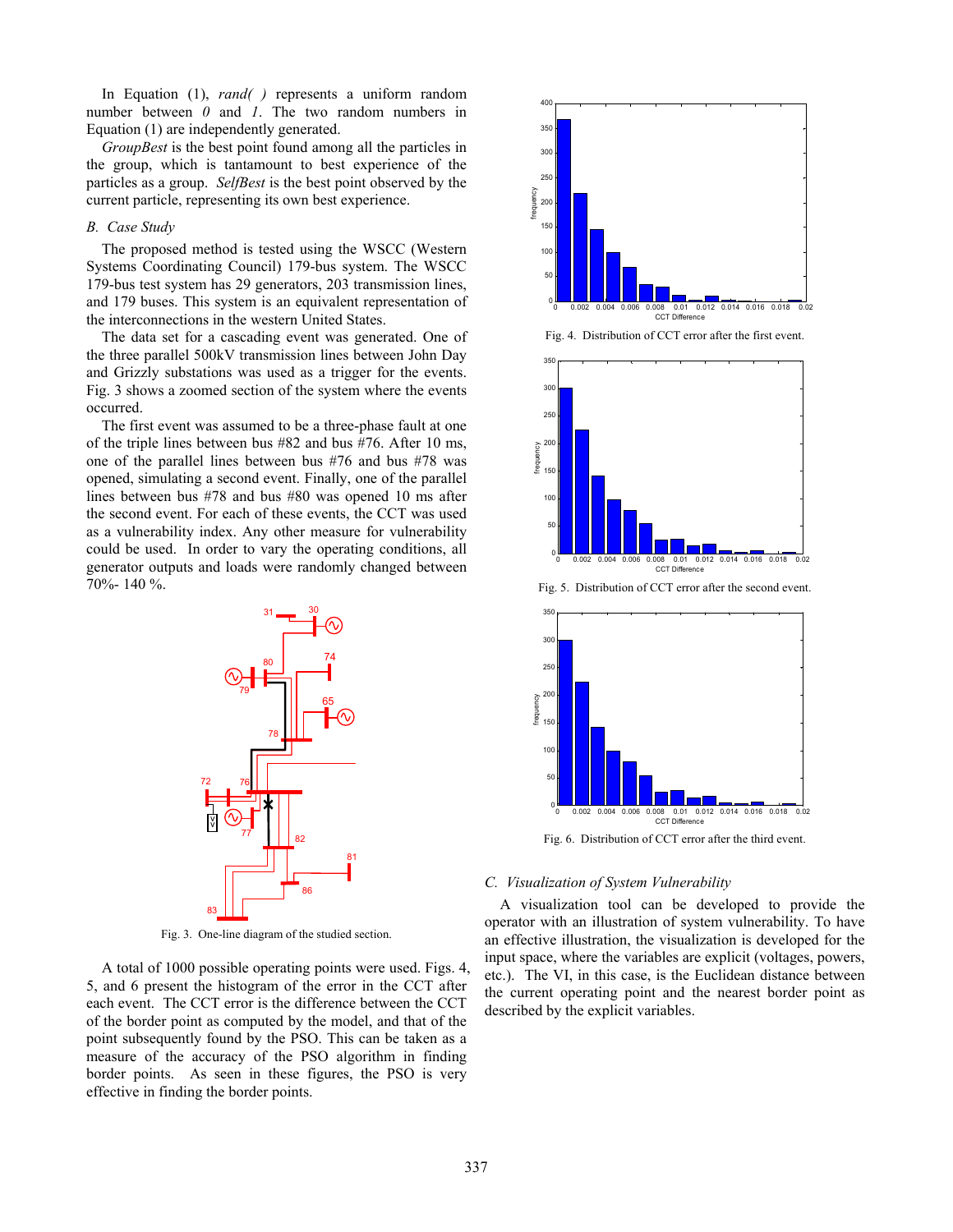

Fig. 7. Arbitrarily selected load curve.

For the test system and fault scenarios described above, the system load is assumed to be the 24-hr load curve shown in Fig. 7. The system is described by 30 variables of real and reactive powers. These variables are chosen by using a feature extraction technique [14]. An operating point is a single vector that includes all the 30 variables.

Figs. 8 and 9 show the visualization of the system vulnerability at 10 a.m. when the system demand is about 62 GW as shown in Fig. 7. The superimposed bars in the figures represent the magnitude of the variables in the operating space (dark shading), and the value of the variables at the nearest feasible border point (light shading). The vulnerability index as defined by the Euclidean distance is also shown at the far right in the figures. A negative vulnerability index represents an invulnerable operation. Its magnitude is the vulnerability margin. A positive magnitude represents a vulnerable operation, and its magnitude is an indication for the degree of system vulnerability. As seen in Fig. 8, all variables are less or equal to these at the nearest border point. This is invulnerable operation and the vulnerability index is about 20%.



Fig. 8. Current operating points and border after the first event.

After the second event, the system vulnerability is shown in Fig. 9. As seen in the figure, most variables clearly exceed the border point, and the system is vulnerable. The vulnerability index is positive and its numerical value (50%) indicates how far the system is from the border.



Fig. 9. Current operating points and border after the second event.

The above visualization can be performed on-line. The execution time is in milliseconds on Pentium PCs.

# III. VULNERABILITY INDEX BASED ON ANTICIPATED LOSS OF LOAD

In section II, a vulnerability index based on the distance from a defined border is proposed. This border can be ascertained on the basis of any one of a number of different indices. In the previous section, however, the CCT was used for this purpose.

Since the purpose of vulnerability assessments is to allow avoidance of catastrophic power outages in the case of cascaded events, the index should reflect how much load might be lost at such times. Hence, we are proposing to use the anticipated loss of load as an alterative index. This concept is simple but requires a great deal of off-line computation. In the case of small systems, one can examine all possible combinations of load reductions to find an appropriate minimum. However, for systems of the size normally encountered, an exhaustive search is impracticable. Suppose that we shed each load from 0% to 100% in increments of 1%. If a system has N loads, there are  $100<sup>N</sup>$  possible combinations of load reductions. Such a number is well beyond the limits of current computation. To address this issue, we propose using PSO to find the best possible combination of load reductions while maintaining stability. This is a sub-optimal process. The amount of load shed in this case is the vulnerability index.

#### *A. Under Frequency Load shedding*

Normally, power systems are operated under quasiequilibrium conditions where the total load consumption and system losses equal the total generation. System frequency is governed by this equilibrium and consequently, any unbalance in loads can result in frequency excursions that may lead to loss of synchronism. An excess of load results in a system frequency drop and load shedding has to be employed in order to rapidly balance demand and generation.

Load shedding is accomplished using frequency sensitive relays that detect the onset of decay in power system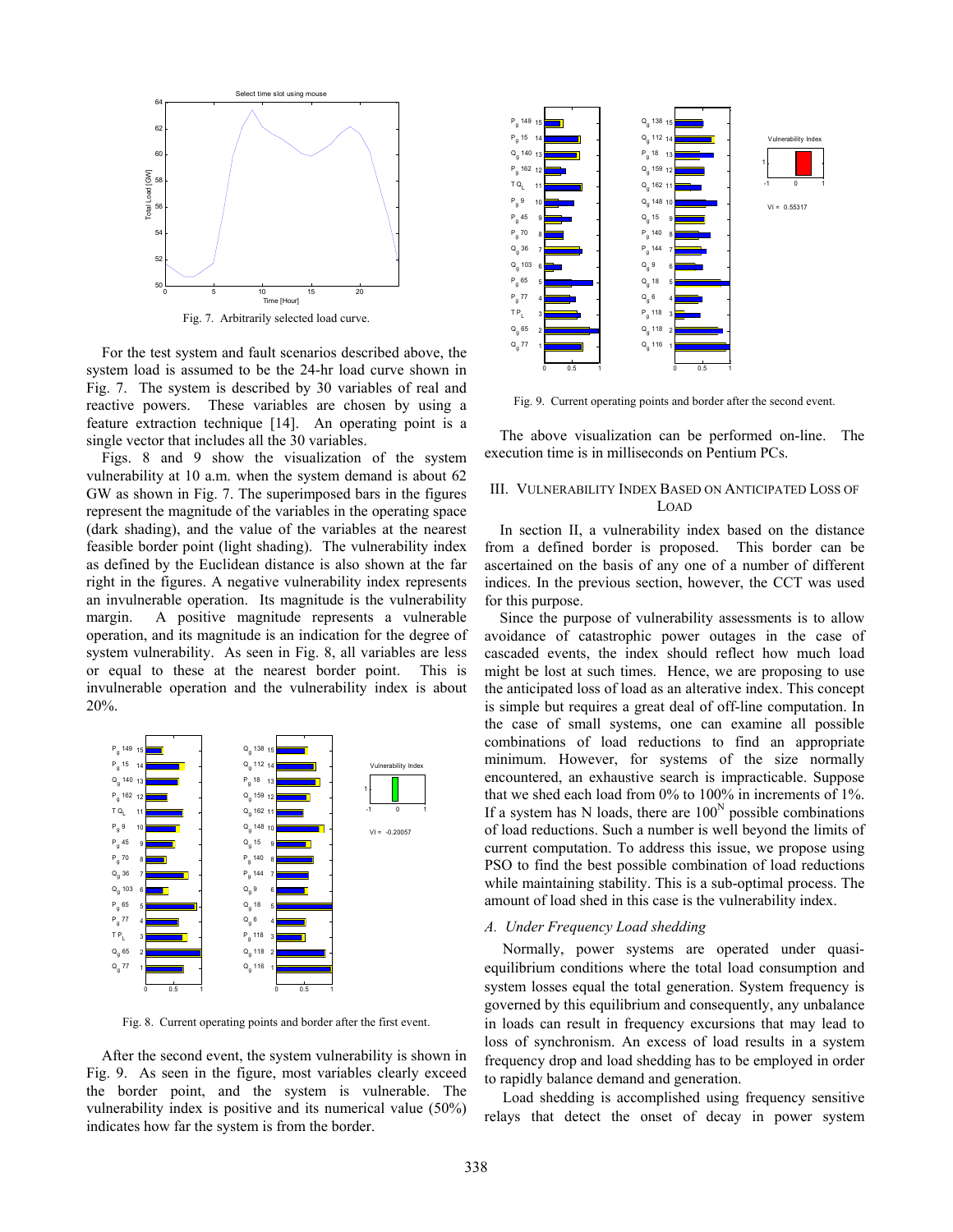frequency where both frequency and rate of frequency decline are measured. Load shedding is usually implemented in stages each of which is triggered at a different frequency level or at specified rate of frequency decline [15-17].

In [18], a load shedding scheme is developed based on frequency decline and on the rate of frequency decline. Table 1 shows the step size and time delay for a typical scenario. The notation "C" represents the time delay in cycle. A more detailed explanation of Table I is provided in [18]. This scheme is used for comparison of the procedure we propose.

TABLE I STEP SIZE AND DELAY TIME OF THE TWO LAYERS AS PERCENTAGE OF THE TOTAL LOAD

|                           | 59.5 | 59.3   | 58.8   | 58.6  | 58.3  |
|---------------------------|------|--------|--------|-------|-------|
|                           | Hz.  | Hz     | Hz     | Hz.   | Hz    |
| Activated by<br>frequency | 20%  |        | $5\%$  | $4\%$ | $4\%$ |
| decline rate              | (0C) |        | (6C    | 12C   | 18C   |
| Activated by<br>frequency |      | $10\%$ | $15\%$ |       |       |
| decline                   |      | (28C)  | (18C)  |       |       |

# *B. Optimal Load Shedding by Particle Swarm Optimization*

Load shedding is a combinatorial optimization problem that lends itself to the particle swarm optimization (PSO) technique. The overall procedure of this method is shown in Fig. 10. The starting point of this procedure is to determine the dimension of the search space. We can search all possible combination of load reduction, but it may lead to unacceptable computational time. Extended Transient-Midterm Stability Program (ETMSP) is used in this analysis. However, since ETMSP doesn't monitor the frequency of load buses, under frequency load shedding relays are installed at all load buses to detect which loads are to be shed due to the frequency decline.



Fig. 10. The overall procedure of PSO method.

After determining the buses for load shedding, each PSO agent (particle) traverses the search space looking for the

global minimum combination of load shedding using the initial values obtained in the previous step. These best points are verified using ETMSP simulation.

Equations (3) and (4) show the fitness values that PSO is to maximize. It is the inverse of the summation of all load reductions. This fitness function will have a maximum value when all loads are maintained. If the system is unstable, the fitness function has a negative sign.

$$
F = \frac{1}{\sum MVA}, \quad \text{if system is stable}
$$
  
(3)  

$$
F = -\frac{1}{\sum MVA}, \quad \text{if system is unstable}
$$
 (4)

After each iteration, the fitness value of the global best point is compared with the fitness at the previous iteration. If the difference is smaller than a set value, and is maintained small for several iterations, a solution is achieved and the amount of load shedding is the vulnerability index.

## *C. Test Scenario 1*

The scenario used in test case 1 is a sequence of events that leads to simultaneous loss of the lines between the following buses.

|  | Bus 83 - Bus 172 |  |
|--|------------------|--|
|  | Bus 83 - Bus 168 |  |
|  | Bus 83 - Bus 170 |  |

To save the system from an impending blackout, the system was split into two island 0.2 seconds after the contingency. In order to create the islands, the following lines are opened:

Bus 133-Bus 108 Bus 133-Bus 104 Bus 29 - Bus 14

This scenario was used in [18].

The ETMSP is used to simulate the system assuming the load buses are equipped with under frequency relays. The relay settings are shown in Table I. To stabilize the system, a total of nine loads were shed. The PSO method was also used to search for the minimum amount of load shedding. The PSO technique searched among the same load buses identified by the under frequency relay method.

The results of both methods are shown in Fig. 11. The xaxis shows the bus numbers and the y-axis represents the amount of load shed by each method. The unit of y-axis is MVA. As seen in the figure, the PSO method achieves a smaller amount of load shedding as compared with the under frequency relay method. The total system load shed by the PSO method is less than 60 % of that computed by the under frequency relay method.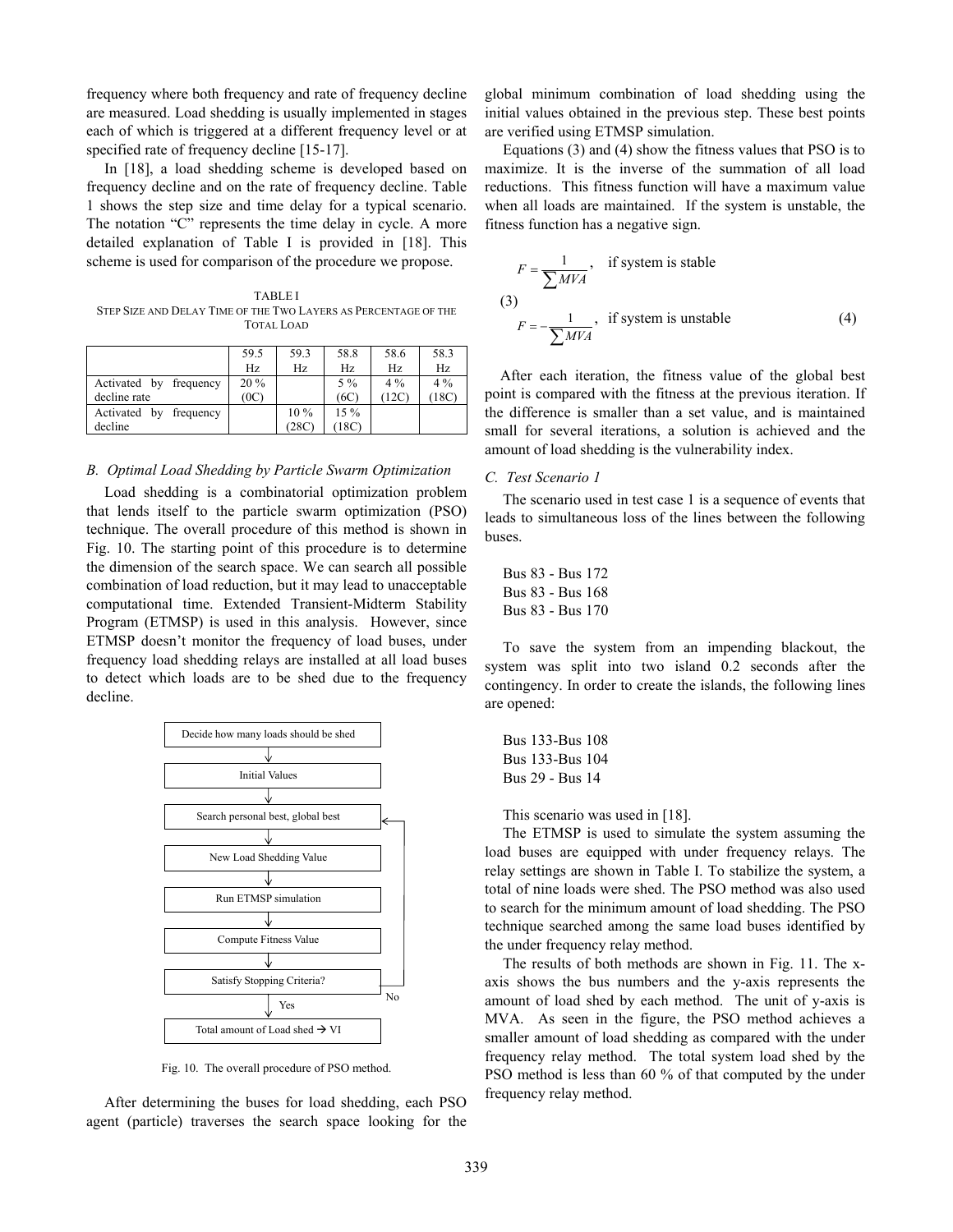

# *D. Test Scenario 2*

A second example is used to test the proposed technique. In this example, a three phase permanent fault on line 83-86 near bus 83 is assumed as shown in Fig. 12.



Fig. 12. One-line diagram of the studied section.

Allowing for the breakers actuation delays and normal relay actions, the line was cleared within 50 ms. One type of hidden failure identified in the literature [19] occurs in transfer trip systems involving directional-comparison blocking. If such a system were employed here, the relays in the unfaulted parallel 83-114 lines would see the fault but would be inhibited from tripping by the blocking signal. The loss of both of these lines results in an unstable condition and under frequency relay couldn't stabilize the system. However with PSO, we can find a combination of load shedding that would render the system stable. Under these conditions, it was found that shedding a system load of only 98 MVA would stabilize the system.

# *E. Example of Vulnerability Index Based on Anticipated Loss of Load*

Test cases show the feasibility of the proposed technique. The anticipated loss of load, as obtained by the PSO technique,

can be used as a vulnerability index. This index is applicable in the case of cascading events. Moreover, any control actions can be considered in the course of the relevant calculations.

Fig. 13 is a histogram for the minimum amount of load shedding for Test Scenarios 2. The figure shows the frequency distribution of the total magnitude of load shedding for different loading configurations. In this test, 1500 different operating conditions were considered.



Fig. 13. Distribution of the total magnitude of load shedding.

The amount of load shedding in MVA can be used directly as a VI, which provides the operator with a measure that can be immediately understood. This amount could be normalized between 0 and 1. Another choice is to take the percentage with respect to the total load demand. In this example, the highest load shedding required is 3.15 GVA. The corresponding load demand is 68.4 GVA. The load shedding percentage (4.6 %) can be taken as an alternative expression for the vulnerability index VI.

#### IV. CONCLUSION

In this paper, we propose two new vulnerability indices. The first is a vulnerability index based on distance from the vulnerability border as identified by Particle Swarm Optimization. This procedure is highly amenable as a visualization tool. Simultaneous display of the current operating state and the closest vulnerability border point enables the operator to see important information at a glance. The other is an index based on anticipated loss of load. This index is fully applicable in the case of cascading events. Moreover, any relevant control actions can be incorporated into the ongoing calculations. The PSO algorithm was used to handle the extensive computation required for finding the best combination of load reductions. Test results show this technique can ascertain the minimum amount of load shedding required within a reasonable time.

## V. ACKNOWLEDGEMENTS

The authors would like to acknowledge the National Science Foundation, the Electric Power Research Institute and the Advanced Power Technology Laboratory at the University of Washington for their financial support of this research.